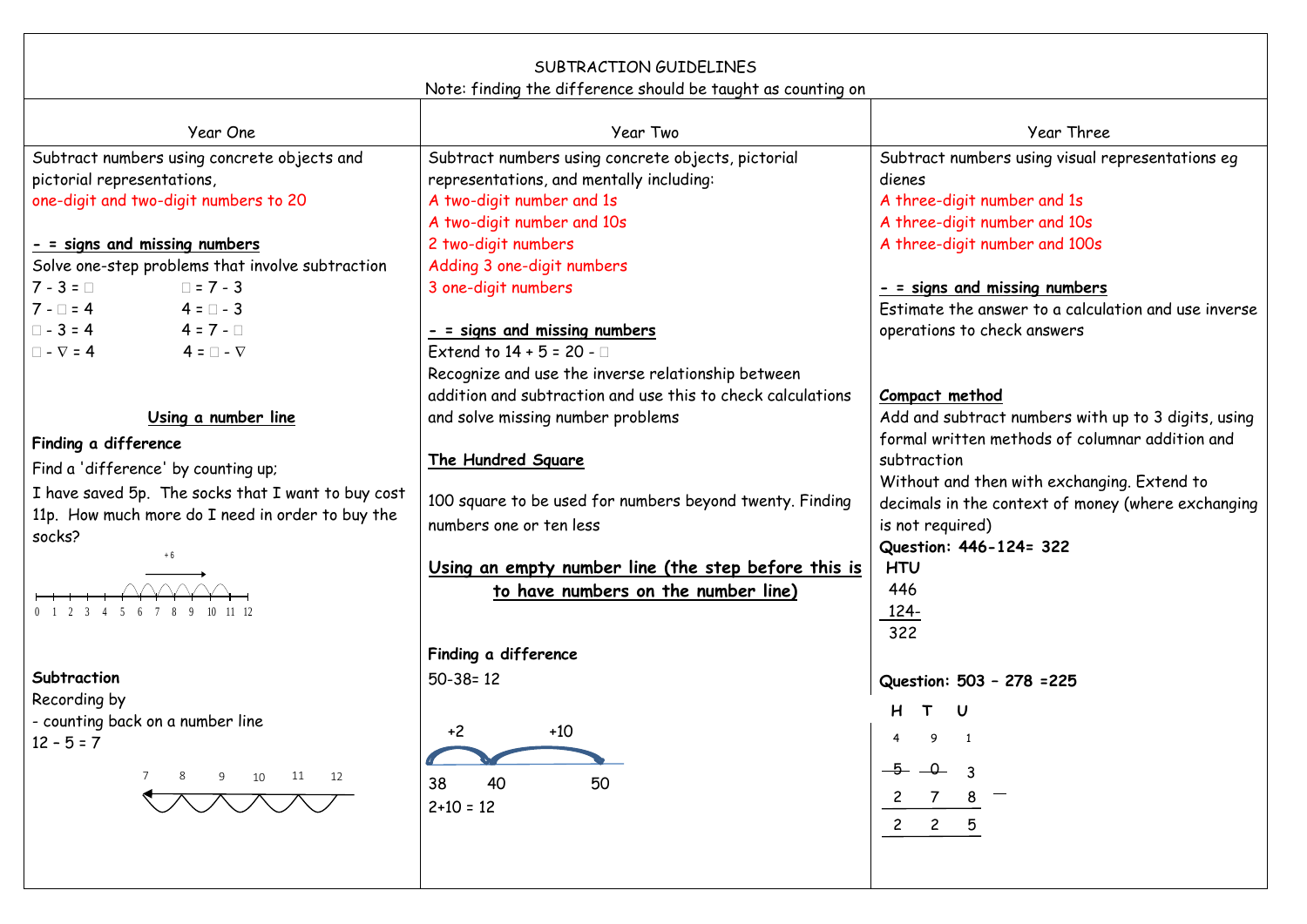|                                                                                                                                                                                                                                         | Subtraction<br>$37 - 12$<br>27<br>37<br>25                                                                               | * Ensure that calculations involving 2 and 3 digit<br>numbers are used throughout the year.<br>*Remember to include some decimals to solve money<br>problems |
|-----------------------------------------------------------------------------------------------------------------------------------------------------------------------------------------------------------------------------------------|--------------------------------------------------------------------------------------------------------------------------|--------------------------------------------------------------------------------------------------------------------------------------------------------------|
|                                                                                                                                                                                                                                         | Bridge through 10 where necessary<br>$32 - 17$<br>15<br>20<br>22<br>32                                                   |                                                                                                                                                              |
|                                                                                                                                                                                                                                         | Partitioning<br>When secure on number line move to recording strategy<br>$37 - 12 =$<br>$37 - 10 = 27$<br>$27 - 02 = 15$ |                                                                                                                                                              |
| <b>Mental calculations</b>                                                                                                                                                                                                              | <b>Mental calculations</b>                                                                                               | <b>Mental calculations</b>                                                                                                                                   |
|                                                                                                                                                                                                                                         |                                                                                                                          |                                                                                                                                                              |
| Number bonds<br>represent and use number bonds and related<br>subtraction facts within 20                                                                                                                                               | Number bonds<br>Recall and use subtraction facts to 20 fluently, and derive<br>and use related facts up to 100           | Resources<br>Children to use dienes apparatus to represent<br>numbers and show addition before moving onto<br>mental                                         |
| Subtraction<br>1 less<br>Know all subtraction facts up to 5<br>Know all subtraction facts from 10<br>Know all subtraction facts up to 5<br>Know all subtraction facts up to 10<br>Subtract 1 digit numbers from 11, 12 and teen numbers | Subtraction<br>Subtract 1 digit numbers from a 2 digit number<br>Subtract multiples of 10 from a 2 digit number          | Number bonds<br>A three-digit number and 1s<br>A three-digit number and 10s<br>A three-digit number and 100s                                                 |